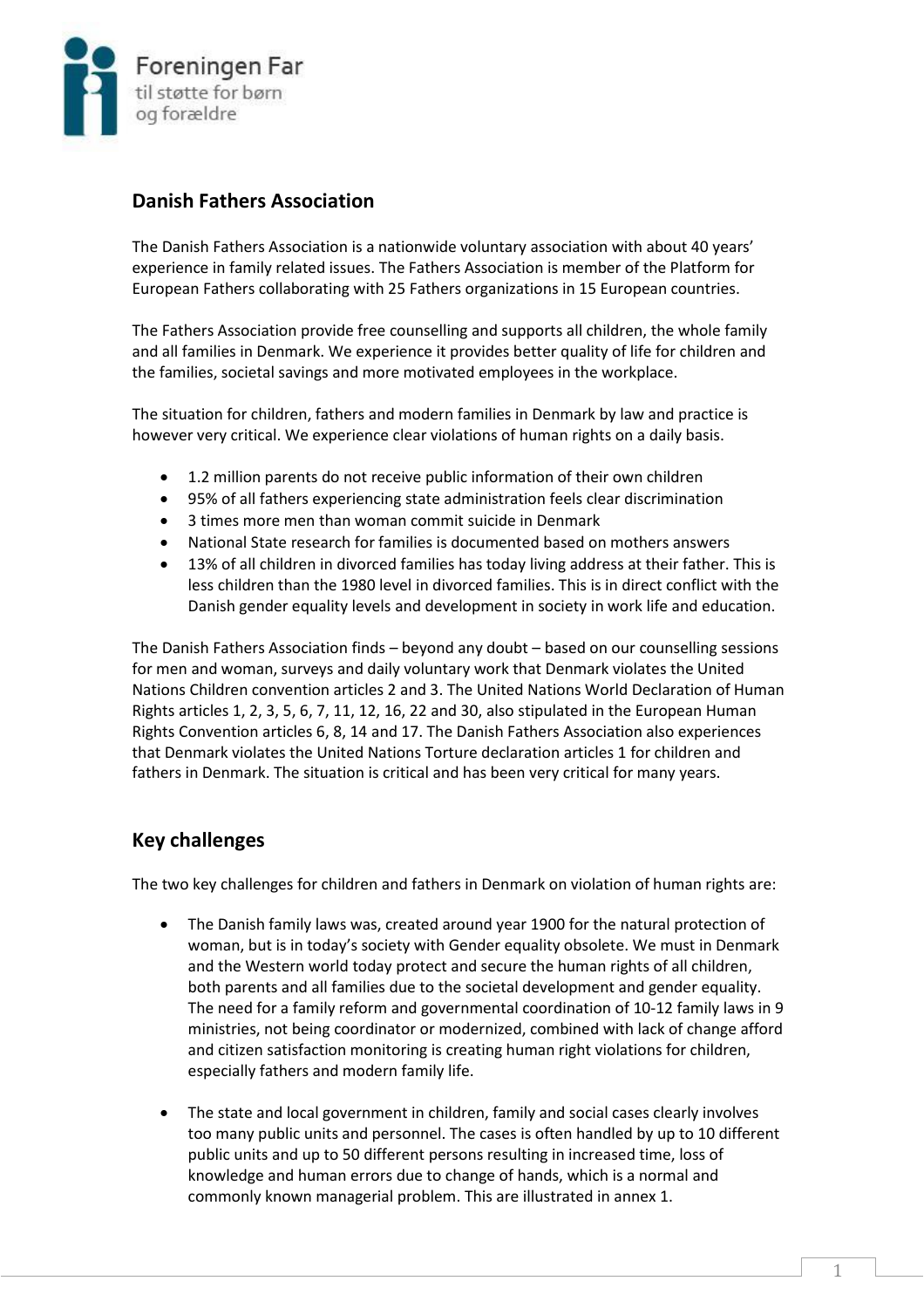

# **Human Right Violations & Recommendations**

The 7 main violations for children, fathers and modern families in Denmark in relation to the protection of human rights is based on our counseling, family surveys and daily contact with politicians and governmental institutions.

One of the surveys by the Danish Fathers Association showing the common picture is included in annex 2-9 based on parents experiencing state administration. One of the must clear documentations of the discrimination is included as annex 10 illustrating that less children today has their living address at fathers than in 1980 in divorces families.

# **Theme 1: Public information for children are not sent to 1.2 million parents**

In Denmark 1.2 million parents does not receive public information automatically for their own children based on old family legislation. The Danish Institute for human rights has recently documented the problem in local government although this is also a problem in State hospitals. Still no one has yet taken proper action to solve this basic human right issue related to discrimination and respect of family life.

With modern and equal families, it is clearly a problem for both woman and men causing confusion, irritation, anger and in some cases putting children in danger. The most common problem is family forms not sent to both parents at birth, kindergarten, schools applications and public children cases.

## **Recommendation**

*1. Danish law is recommended to clearly specify that both parents, is entitled to all information about their own children, unless the parents themselves state otherwise.*

*2. All parents must confirm in writing if they desire to receive information of their child. This information is currently not available, and the information is to be, gathered centrally for all public institutions usage like the child's social security number.* 

*3. All public information about the child is to be, sent automatically – not manually due to human mistakes – to both parents unless otherwise specified.*

# **Theme 2: Maternity Leave and Family groups**

In Denmark, the fathers compared to approx. 25% in Sweden and Norway and approx. 33% in Iceland take only 7-8 % of children maternity leave. Fathers must due to lack of rights for children and fathers in Denmark often work at home, take vacation or pay maternity leave themselves. This not being, registered in the statistics.

If a father like to take maternity leave only 2 weeks is legally his. The parents can jointly decide to share the main part of the 12 months maternity leave in Denmark. However if the mother do not want to share the 12 month period the child and father has no rights. If the mother and father is not living together or the mother, files a divorce she will get all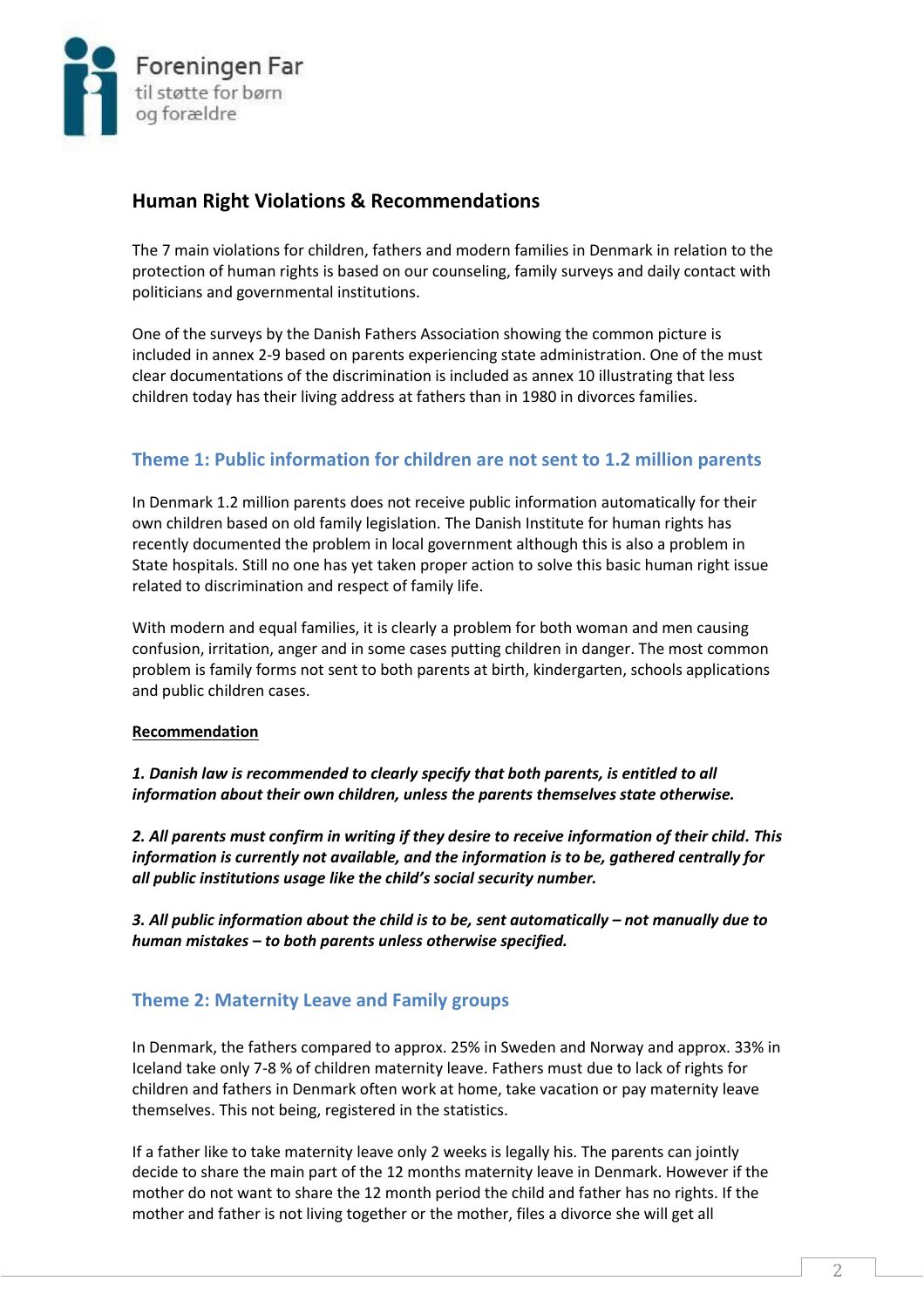

maternity leave allowance and the state administration will not provide the father maternity leave due to discrimination for the child.

In the other Nordic countries, approx. 3 month of the maternity leave is legally for children and fathers only. The positive collaboration for children is better, the woman career opportunity better and the divorce rates lower. Denmark discriminates children and fathers based on a historical strong position of woman associations and woman culture in Denmark in the state administration. This is obvious discrimination.

The same situation applies with family groups for children where many local governments are still offering mother and children groups only at birth. Not as compared to Sweden family groups for the child, both mothers and fathers – or two mothers, two fathers.

#### **Recommendation**

*4. The child maternity leave are recommended to be split by law with at least 3 month for both parents and the rest for joint agreement, unless a parent voluntarily want to provide the other parent with the benefit.*

*5. The child maternity leave allowance are recommended to be split by law with at least 3 month for both parents and the rest for joint agreement, unless a parent voluntarily want to provide the other parent with the benefit.* 

*6. All local governments should by law, offer family groups at birth for all children and parents.*

## **Theme 3: Discrimination of children in modern families**

In Denmark more than 33% of all children does not live together with both the father and mother due to divorces rates of more than 43% currently. However the family law is still based on year 1900 protection for woman, why the Danish state today importantly violate the human rights of many children and parents living for example in modern divorced families with full gender equality.

If two parents is splitting up and have lived positively for the children equally in positively collaboration the state demands that the parents within a few days decide, which parents has the living address, the social benefit and legal right of the child and which parents has in practice almost no rights. This combined with discrimination in the state administration towards children and fathers that will not be giving the living address causes many equal parents to be in conflict at the time of splitting up, but also put children in direct danger due to obvious discrimination and conflict potential.

Governmental statistics of the living address for children documents as illustrated in the annex that less children today has living address by their fathers than in 1980 in divorced families. Not following the gender equality of Danish society in the general. The child also must be law stay at least 7 days of 14 days at the parent with the living address in families where the father and mother are not living together without the option for the parents themselves to decide for example doing a period, with long-term causes like cancer, stress, work abroad or alike.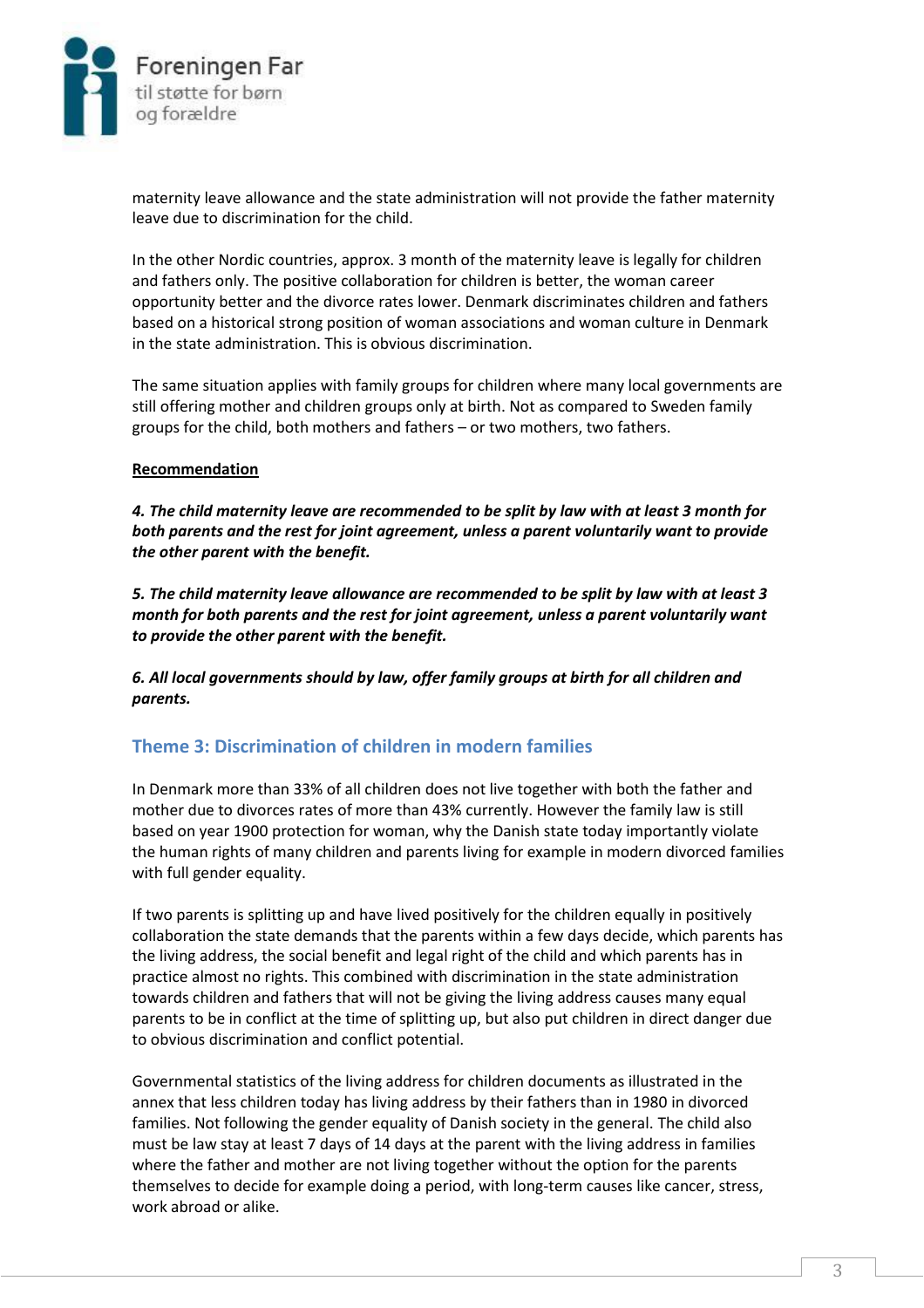

#### **Recommendation**

*7. Parents in all family forms should be able to make their own agreement that they find best for their child and the state should only intervene if required.* 

*8. Parents in all family forms should be able to decide how they split the child economy and living days for the child.*

*9. All children and families must be, treated equally in law and practice. Custody and single living address should be, removed entirely in family law. Only if required the state should take actions based on individual and concrete decisions for the child and family.*

## **Theme 4: Public children, family and social cases**

The state and local administration in children, family and social cases clearly involves too many public units and personnel. Children, family and social cases is handled by up to 10 different public units and up to 50 different persons resulting in increased time, loss of knowledge and human errors due to change of hands, which is a normal and known managerial problem. The children is simply lost in a too complex state and local governmental administrative system as illustrated in process analysis "Follow the child" by the Danish Fathers Association in annex 1.

The Danish Fathers Association has gathered more than 1.000 children cases and has made process analyses of a number of common cases. Five different parameters has been, analyzed that being time, quality, equality, flexibility and cost in the child process. The analysis clearly show that the state and local governmental system is too complex loosing children and families in the administrative process and structure.

In some cases also the cost for one parent can be 10.000 to 100.000 USD in a child case well the other parent has a free legal process and only one parent are allowed extra benefits for the child towards free process at courts. The parent with the formal living address all though the child might life equally at but parents.

Lawyers commonly misuse the legislation using approx. 20 standard methods knowing that discrimination is a normal part of the system and they can therefore easily win the case for the mother if they create a conflict between the parents or increase the time of the case.

The public administration in even clear cases with 10-100 formal errors often don't find, admit or change errors in the public children, family and social cases. Especially children and fathers therefore experience violation of their human rights as a torture like situation.

## **Recommendation**

*10. Create a much more simple governmental family system based on three models for all children and families.* 

*Step 1: all parents can make their own positive agreement no matter which family form. Step 2: The local government offers counselling in family centers.*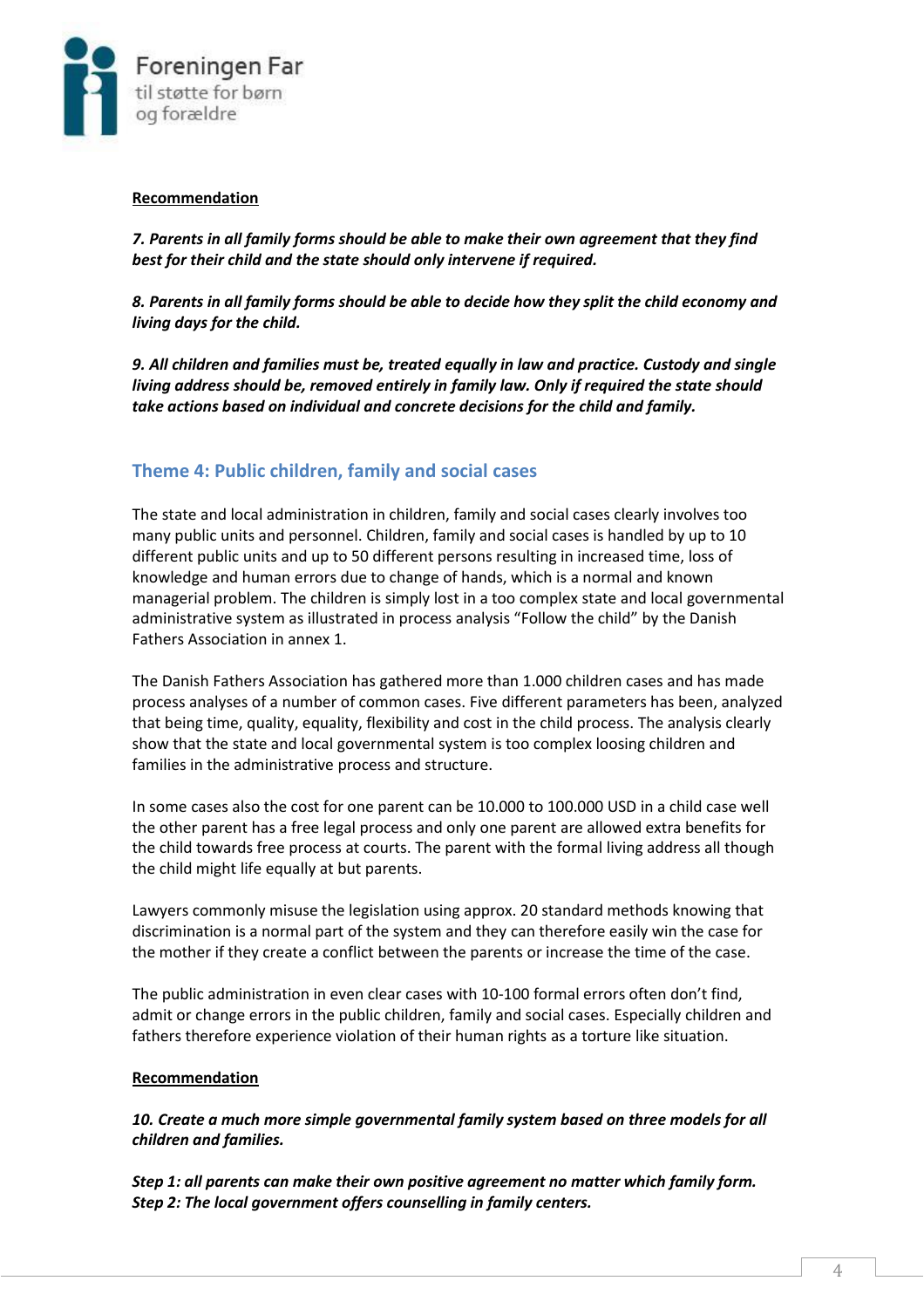

*Step 3: if parents cannot, agree or there is concern for a child the case is to be, handled immediately and ONLY by a family court that has the expertise to make a good and correct decision for the children and family.* 

*11. Close the state administration (Statsforvaltningen) in children and family cases to decrease the time and increase the quality. Newly educated and inexperienced legal personnel are today, taken lifelong decisions for children and families in a few hours without knowing the child or family and without proper documentation.* 

*12. Secure that the state administration (Ankestyrelsen) only have a quality assurance role towards state and local government. Only the family court can make decisions.*

*13. Secure that parent has free process in legal children cases or both parents has free process in children cases if one parent has to prevent misuse of adding major costs for the other parent without the parent having any human rights in practice.*

*14. Secure a new system for quality assurance of lawyer's ethics and systematically misuse of family legislation and discrimination in child and family cases to prevent common violation of human rights.*

## **Theme 5: Children human rights to both parents**

Not all children and fathers in Denmark is recognized by Danish law of their parenthood although DNA technology is available for prove. Children and fathers are also able to find each other on social media or the truth of the real father is informed, doing a divorce, proceedings or later in life by the mother, the registered father not being the biological father.

The Danish child law is not stating that the child parents is the biological father or mother, but only the biological mother, registered husband or living partner or today also the comother. The biological father is not recognized – or a co-father - and if the a biological father after 6 month with DNA finds out he is the father the child and father I not recognized. Nor can a registered father after 6 month in some cases be unregistered, but has to paid child support and heritage for the child that is not his.

#### **Recommendation**

*15. Secure by law that the child´s parents is always the biological father and mother*

*16. Remove the 6 months limitation for correct registration of biological parents using DNA, which shall always be possible in respect of the human rights of the child and parents.*

*17. Secure that a co-mother and co-father has the same rights by law*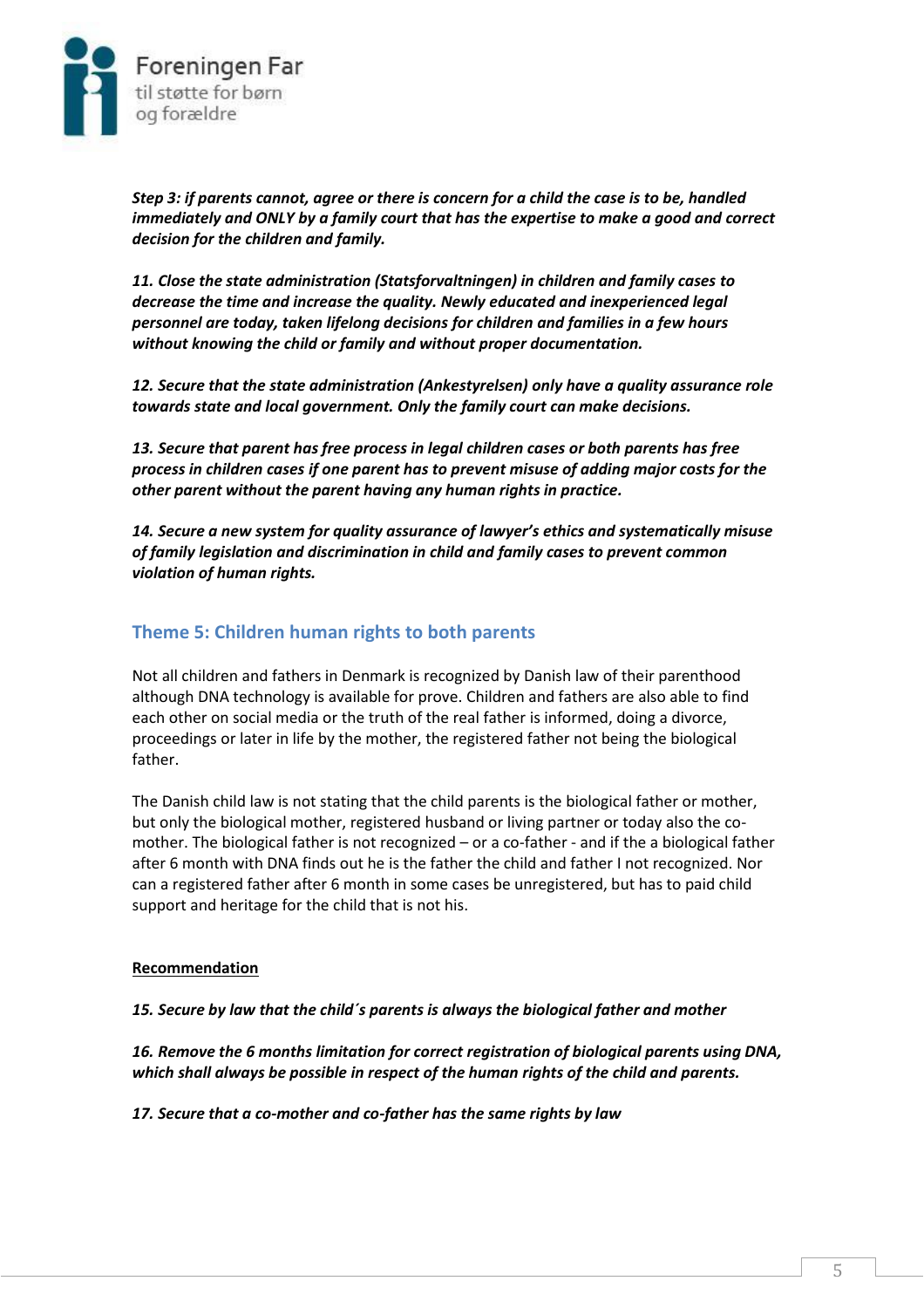

## **Theme 6: Violence against men**

Violence against woman has for historical reason, been in natural focus, but in today's society, violence against men is as important although it has other forms. The Danish Fathers Association is on a daily basis presented with cases where men and fathers is experiencing what we call governmental, psychological, financial, physical and sexual violence all though the State has almost no offerings to assist, protect or financially support men or are doing proper research.

The state administration has written guidance that guilt by parents does not apply in children cases putting children in direct danger due to the fact that, this clause combined with the gender discrimination makes it possible for a mother and lawyers to not collaborate but create conflicts and then get full custody and living address for the child. The situation for children and fathers being without any human rights is a torture like situation in pratice.

Violence is violence as best illustrated in this You Tube video: <https://www.youtube.com/watch?v=u3PgH86OyEM>

## **Recommendation**

*18. Full equality in family law for all children and parents, also related to violence*

*19. The same counselling and support for men and woman in violence by the State*

*20. Security of men crisis center as woman crisis centers in the Danish law and all other places including voluntary counselling and assistant by the Danish Fathers Association or offerings alike. The Danish Fathers Association is for many men the only place to go.*

*21. Removal of guideline clause in the "Vejledning om samvær §14.1.1.2" stating that guilt does not apply in children and family cases. This is a clear violation of children and parents human rights.*

## **Theme 7: Research, Funding and Statistics**

A recent analysis of ministerial social funding has documented that 4 times more funding given to the support of woman in crisis in Denmark although 3 times more men are committing suicide than woman is. The governmental research institute (SFI) has documented been using mother's answers for family research, although this has not been stated to the public, press or Danish politicians as part of new legislation although the research has been used by ministries. The Governmental research institute have not send surveys to fathers, not interviewed fathers, and have stated they have not been able to receive answers from fathers. Although the research is presented as family research for children. The state administration has not although clearly requested, provided statistics on state decisions in child and family cases based on type of decision and gender, why obvious discrimination cannot be, proven in gender equality cases in Denmark.